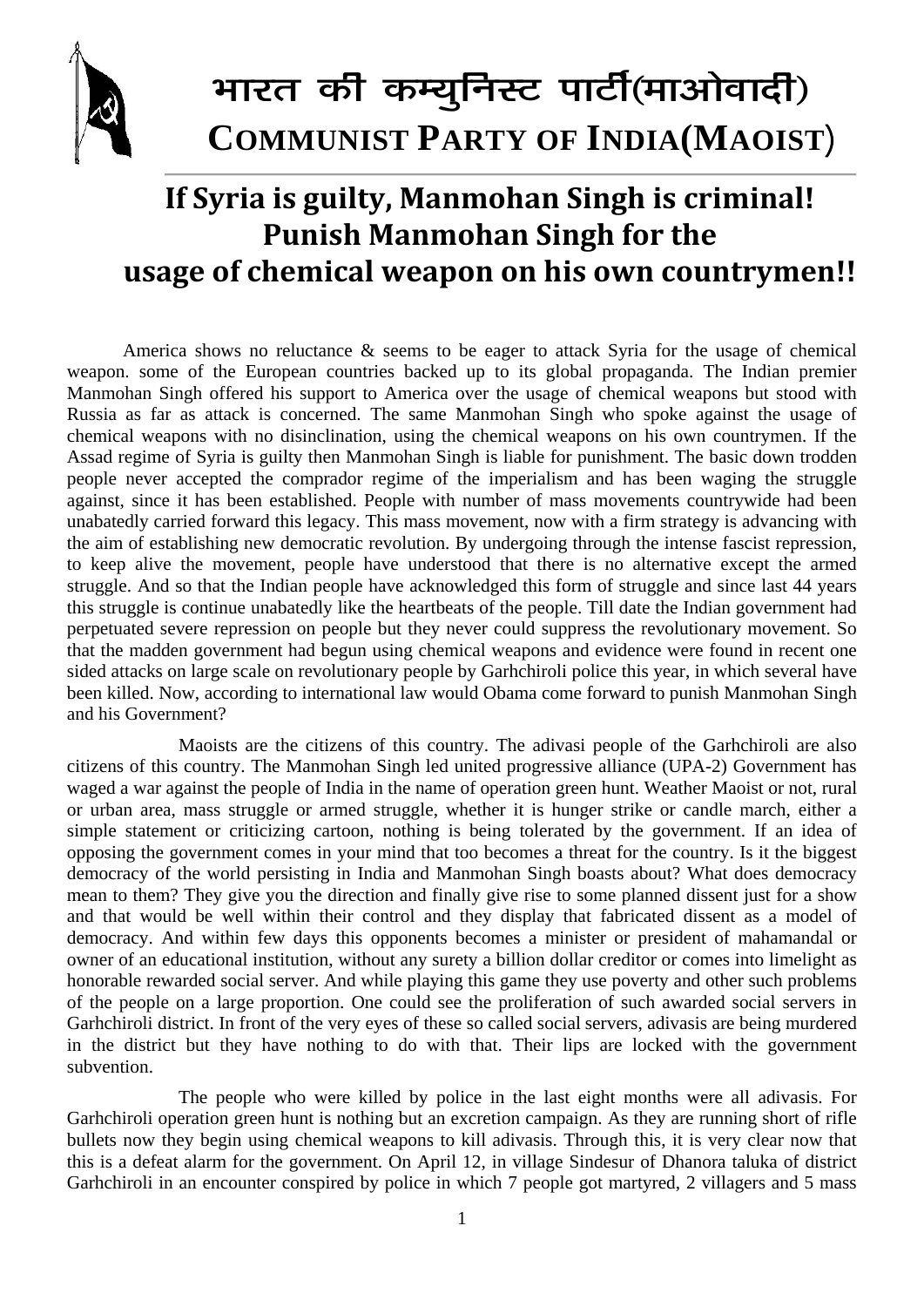organizers were among the dead. Among them 5 people got killed by bullets but no scars of bullet injuries were found on 2 dead bodies. Among these two are Mukesh a villager and Com. Champa, their death seems to be suspicious. when the PLGA warriors, directly engaged in exchange of fire gave the whole report to the committee, we were completely astonished hearing this shocking experience. When firing was going on they experienced exhaustion, vommiting, headache, allergy, inhalation problem and infection and cough. Initially we considered that it might have happened due to dust. But when on 19 May in an encounter in village Hetadkasa of the same district, all the PLGA members had undergone through the similar problems of exhausting, throat infection and inhalation problem. The PLGA commander present at that moment, when carefully paid attention to this, he realized that the police was shelling some types of bombs that are exploding in the air and fired some particular type of bullets that have given rise to this problem. At the same time at another side where encounter did not take place, none of the comrade had experienced this. After this incident it has become clear now that the police is using chemical weapons. Then it reveals that the usage of chemical weapons is the exact reason behind the suspicious death of two people in Sindesur incident. The comrades involved in these incident, made complaints about inhalation problem for several days. They recovered after receiving good medical treatment by PLGA doctors. Now it is clear like sunlight that the Indian government in cahoots of Maharashtra government with no reluctance is using chemical weapons. This act is not only shameful for humanity but a biggest crime against humanity too. Who knows, the government must be using chemical weapons in Kashmir, north-east and on rallies and against the agitators to disturb them? If anybody would have paid attention towards this, then only it will get exposed. We call upon justice-loving people and intellectuals of the country and worldwide that they should with pro-people chemical experts and human rights activists investigate and impartial probe of the arms depository, ammunition of the police camps of the Gadchiroli must be done to unmask the truth. Their arsenal of chemical weapons and weapons of mass destruction would show that the government is waging war against people.

Murdering and taking the photographs of those scattered bodies full of blood and preparing flexible banners of those photographs and putting them in villages to terrorize and all above official stamping of Gadchiroli police is an act of ignominious to humanity. This mentality screams loudly and tells that there is no value of human being for this government. For them Adivasis are nothing but wild animals to be hunted and they are proud of it. People cried loudly when they saw the photographs of women activists martyred in Medri. The people never been part of the movement their heart cried too but police along with ministers seen celebrating in five star hotels. The chief minister of Maharashtra Prithviraj Chavan and home minister R.R. Patil are seen giving awards to them for killing their own citizens. The throne of these comprador rulers has stood on the dead bodies of Adivasis. This is shame for humanity.

The superintendent of police Suvez Haq speaks brazenly that they will shoot the people, which constitution has given him this right? Whether Maoists or anybody else, has anybody got the right to kill his own citizens? Killing the political opponents is the policy of the government. Political opposition is being finished by physical annihilation. This is not a democracy but regime of medieval age. great human being wrote the constitution in a hope to give justice to poor, wretched, Dalits, Adivasis and affected people but it is being naked in the capitalist market. The peak of the shamelessness is that the  $5<sup>th</sup>$ Schedule of the constitution being crushed under iron boots and it is called the development of Adivasis. This is happening all over in India. Just as Maoist leadership is concerned more than 3 lakh police and paramilitary forces were given mandate for conducting atrocities on people of the region. Displacing Adivasis from the jungle or terrorizing them so much so that they could not think about anything else rather than saving their lives. They not even should think about their water-forest-land and dignity. Such is the fascist attacks are being perpetuated by the government. Is this the biggest democracy of the world?

The neo-liberal policies of the imperialism adopted by Indian comprador rulers takes this country towards back. Resources and sovereignty has already been sold to foreign companies. Consumerist comprador culture is being injected in the blood veins, consequently crushing human values and social thoughts without a feeling of shame. In retrospect this is being assumed as a development by a section of the society. I have done enough progress, my life is better than others, this type of seeds of social